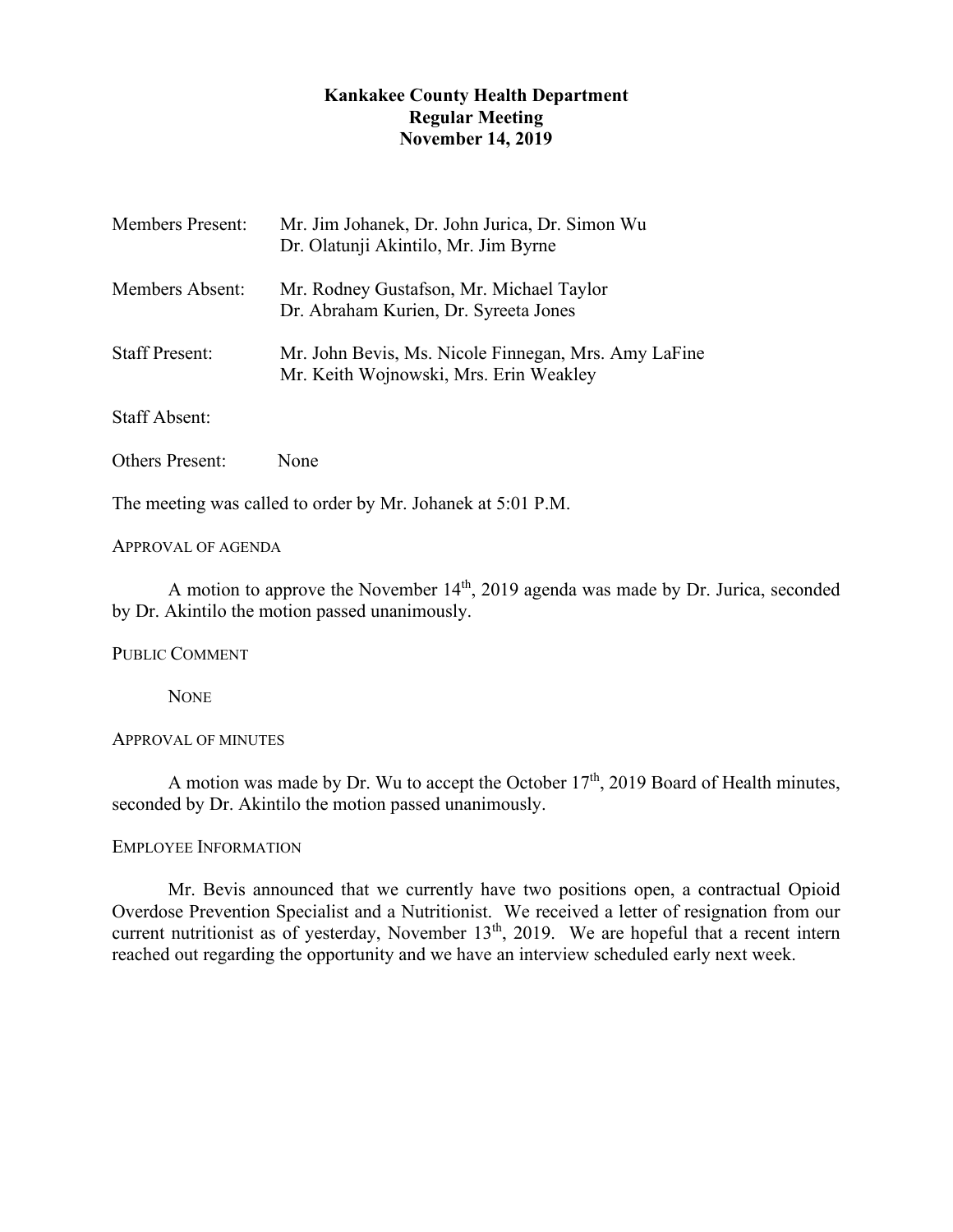## DIVISION REPORTS

## *Client Services*

Ms. LaFine shared that it has a very busy time in the clinic for vaccinations. This year, school vaccination dates were extended, therefore we are currently booked solid for the next thirty days to accommodate those students. We also currently had a flu only clinic scheduled on Thursdays, this took place November  $7<sup>th</sup>$ , November  $14<sup>th</sup>$ , and this upcoming Thursday, November  $21<sup>st</sup>$ .

Mrs. LaFine also shared our involvement with the Career Center in which we participated in educating clients and staff on the importance of vaccinations as well as providing those services while onsite. Mrs. LaFine also spoke about our ongoing partnership with Head Start as well as our participation in the Gretchen Charlton Art Gallery and Lindsay Parkhurst Community Outreach events.

# *Environmental Health*

Mr. Wojnowski updated the Board regarding the Food License Fee Increase. The increase was approved by the Executive Committee, as well as the Full County Board. The Food License Fee Increase is set to take effect January 2020.

# *Administrator's Report*

Mr. Bevis announced that he and our group of Health Promotion Coordinators have been making the rounds to all surrounding village and city meetings within Kankakee County to educate the public on the effects of allowing Marijuana dispensaries within our community. The goal is to make it less accessible for residents within our county to access from dispensaries. As of now, the Village of Bradley passed to allow dispensaries. The County of Kankakee recently voted 13- 12 against it. At this time, there is talk of a possible revote, however it can only come back to revote if there is a voter initiative referendum. Currently, we are still unaware if Manteno and Bourbonnais have any plans to discuss allowing dispensaries. Next Tuesday, November 19<sup>th</sup> the City of Kankakee is scheduled to vote, and we believe it will pass. The Village of Bradley has announced that they have a facility currently interested and now that the steps are in place they can move forward with the process. Mr. Bevis indicated that the Youth Advisory Counsel did a wonderful job speaking to the public and he was grateful that they were able to use that opportunity as a learning experience. Mr. Bevis also indicated that we will continue to educate the public going forward in the best way possible as our goal is to make it less accessible for residents within our community to access Marijuana by not allowing dispensaries within the County.

Mr. Bevis also shared that we recently participated in a Countywide Active Shooter Drill on October 24<sup>th</sup>, 2019. The Hospitals were the ones spearheading the drill and the Kankakee County Health Department was able to participate in assisting families once at the hospital. Mr. Bevis also shared that we will be involved in a full-scale exercise this fall. The event is scheduled to last 4-5 days and gauge how quickly we can work together with local and state emergency planning efforts. Mr. Bevis fells confident that Kankakee County has historically been very well prepared, and our agencies have worked well together.